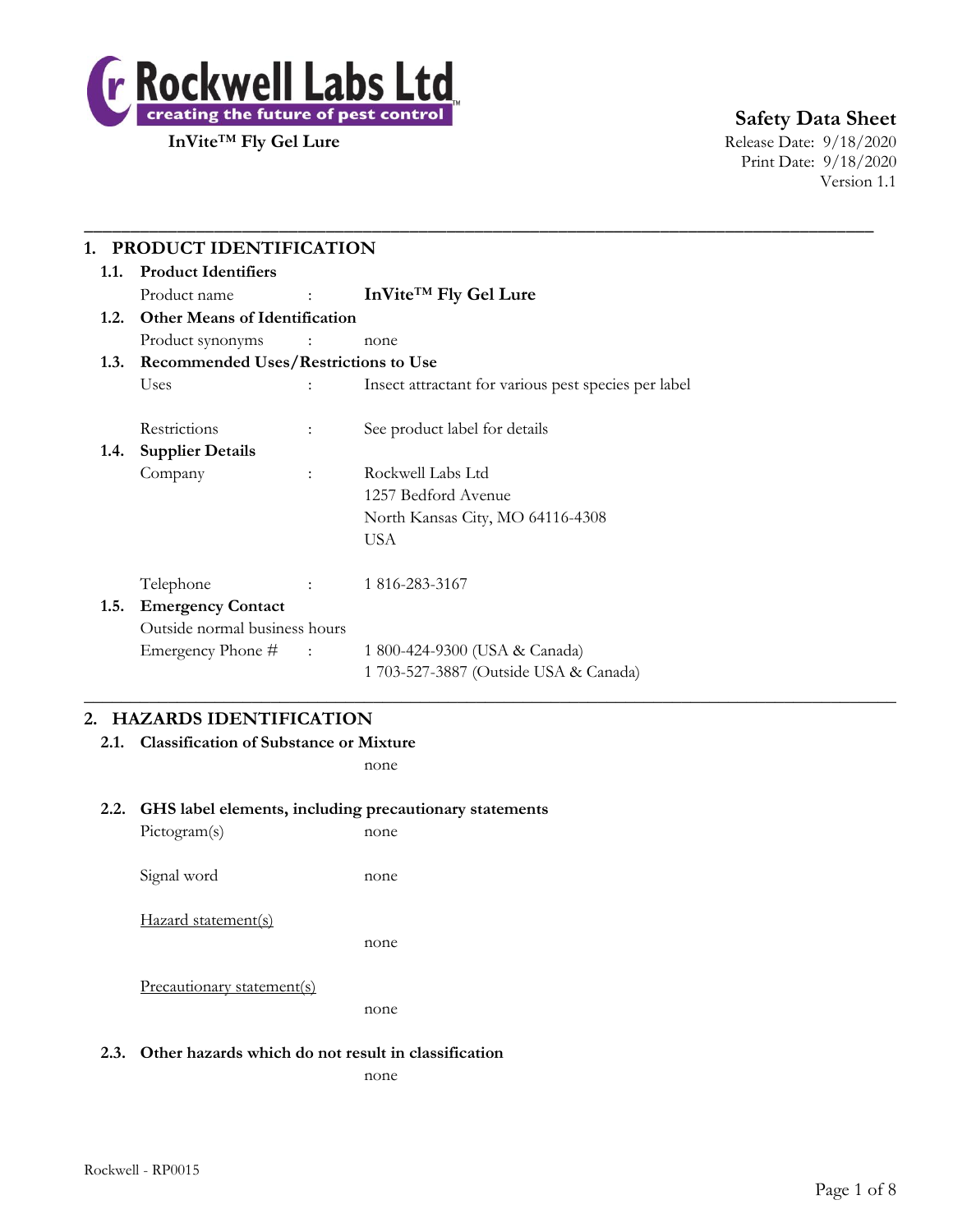

**Safety Data Sheet**

**InVite™ Fly Gel Lure** Release Date: 9/18/2020 Print Date: 9/18/2020 Version 1.1

# **3. COMPOSITION/INFORMATION ON INGREDIENTS**

### **3.1. Substances**

Not applicable

### **3.2. Mixtures**

Hazardous Component(s) or components of note:

| $\sim$<br>hemical. | (0,<br>.ontains<br>W/W<br><b>Identity</b> | NO.    | $\sim$<br>107040<br>lassification |
|--------------------|-------------------------------------------|--------|-----------------------------------|
| none               | ------                                    | ------ | ------                            |
|                    |                                           |        |                                   |

**\_\_\_\_\_\_\_\_\_\_\_\_\_\_\_\_\_\_\_\_\_\_\_\_\_\_\_\_\_\_\_\_\_\_\_\_\_\_\_\_\_\_\_\_\_\_\_\_\_\_\_\_\_\_\_\_\_\_\_\_\_\_\_\_\_\_\_\_\_\_\_\_\_\_\_\_\_\_\_\_\_\_\_\_\_\_\_**

## **4. FIRST AID MEASURES**

### **4.1. Description of first aid measures**

### **General advice**

Consult a physician or poison control center. Provide this safety data sheet to medical personnel. Move out of hazardous areas.

### **If inhaled**

Move person to fresh air. If person is not breathing, call 911 or an ambulance, then give artificial respiration, preferably mouth to mouth if possible. Call a poison control center or doctor for further treatment advice.

### **In case of skin contact**

Take off contaminated clothing. Rinse skin immediately with plenty of water for 15-20 minutes. Call a poison control center or doctor for treatment advice.

### **In case of eye contact**

Hold eye open and rinse slowly and gently with water for 15-20 minutes. Remove contact lenses, if present, after the first 5 minutes, then continue rinsing eye. Call a poison control center or doctor for treatment advice.

### **If swallowed**

Call a poison control center or doctor for treatment advice. Have person sip a glass of water if able to swallow. Do not induce vomiting unless told to do so by a poison control center or doctor. Do not give anything by mouth to an unconscious person.

- **4.2. Most important symptoms and effects, both acute and delayed** None known
- **4.3. Indication of any immediate medical attention and special treatment needed, if necessary** None known

## **5. FIRE FIGHTING MEASURES**

## **5.1. Extinguishing media**

Suitable extinguishing media: use water spray, alcohol-resistant foam, dry chemical or carbon dioxide.

 $\_$  , and the set of the set of the set of the set of the set of the set of the set of the set of the set of the set of the set of the set of the set of the set of the set of the set of the set of the set of the set of th

**5.2. Specific hazards arising from the chemical** Oxides of: carbon, sulfur, and nitrogen

# **5.3. Special protective equipment and precautions for fire fighters**

Wear self contained breathing apparatus for firefighting if deemed necessary.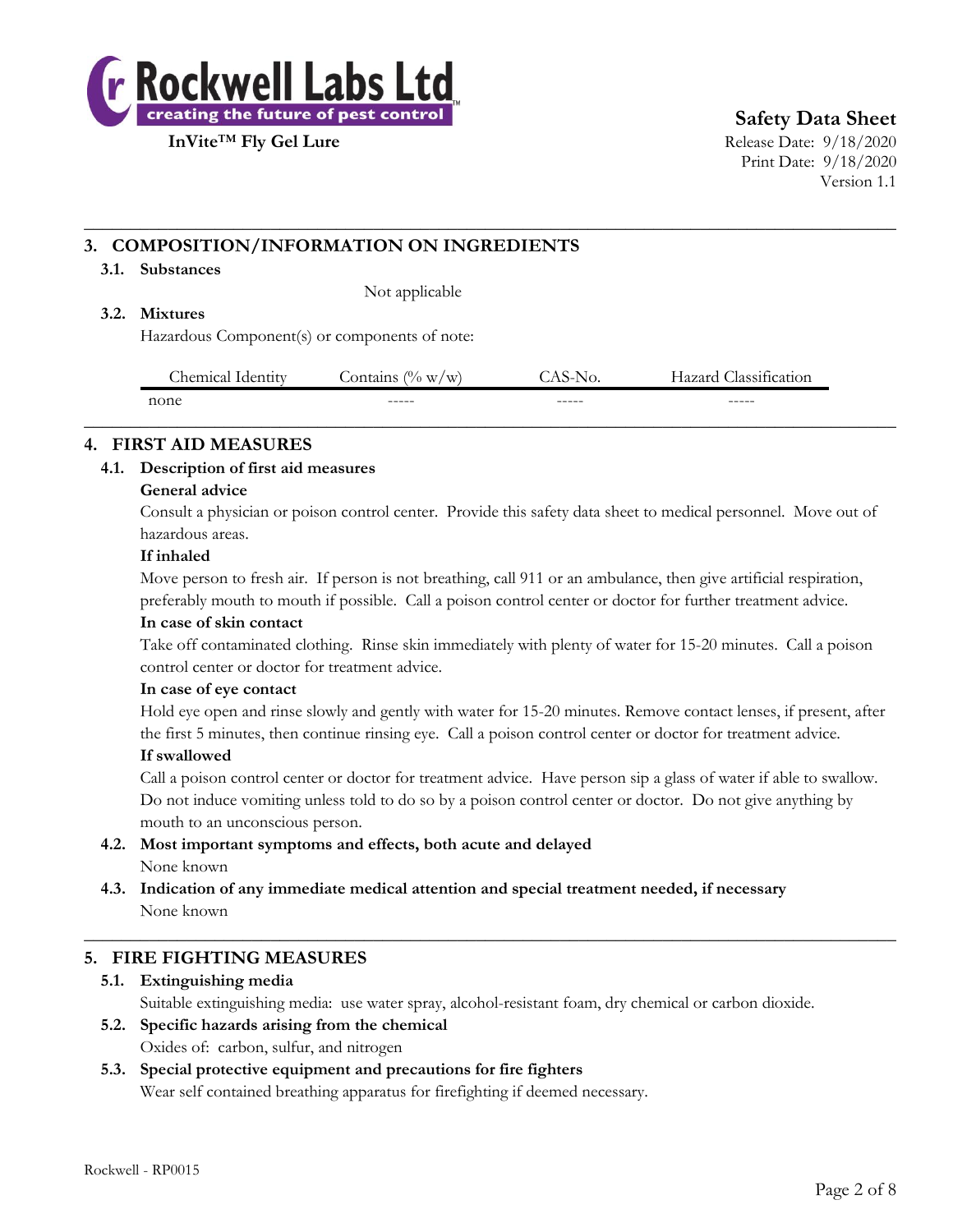

**InVite™ Fly Gel Lure** Release Date: 9/18/2020

**Safety Data Sheet**

Print Date: 9/18/2020 Version 1.1

Additional information: none

**5.4. Further information** No data available

# **6. ACCIDENTAL RELEASE MEASURES**

## **6.1. Personal precautions, protective equipment and emergency procedures**

Avoid contact with spilled product and contaminated surfaces. Evacuate personnel to safe areas during emergencies. For safe handling instructions see section 7. For proper PPE see section 8.

 $\_$  , and the set of the set of the set of the set of the set of the set of the set of the set of the set of the set of the set of the set of the set of the set of the set of the set of the set of the set of the set of th

### **6.2. Environmental precautions**

Prevent further leakage or spillage if safe to do so.

**6.3. Methods and materials for containment and cleaning up** Wipe up any spilled material and dispose of according to instructions in section 13. Wash contaminated surfaces with soap and water.

 $\_$  , and the set of the set of the set of the set of the set of the set of the set of the set of the set of the set of the set of the set of the set of the set of the set of the set of the set of the set of the set of th

# **7. HANDLING AND STORAGE**

# **7.1. Precautions for safe handling** Handle in accordance with good industrial hygiene practices. For additional precautions see section 2.2

**7.2. Conditions for safe storage, including any incompatibilities** Store in a cool dry place. Store in original container. Do not store where children or animals may gain access.

 $\_$  , and the set of the set of the set of the set of the set of the set of the set of the set of the set of the set of the set of the set of the set of the set of the set of the set of the set of the set of the set of th

# **8. EXPOSURE CONTROLS/PERSONAL PROTECTION**

## **8.1. Control parameters**

Components with workplace parameters

| none      | $- - - - -$    | $------$ | -----                 | ------ |
|-----------|----------------|----------|-----------------------|--------|
| Component | $\Delta$ S-No. | Value    | control<br>parameters | Basis  |
|           |                |          |                       |        |

## **8.2. Appropriate engineering controls**

Ensure relevant engineering controls are employed to prevent exceeding threshold values for the listed control parameters in section 8.1.

## **8.3. Individual protection measures, such as personal protective equipment**

In normal use and handling conditions refer to the product label for required PPE. In all other cases the following recommendations would apply.

## **Eye/face protection**

Safety glasses or other similar eye protection conforming to ANSI Z87.1 standards recommended when handling product.

### **Skin protection**

Chemical resistant nitrile rubber or similarly compatible gloves recommended when handling product. Dispose of contaminated gloves after use in accordance with applicable local and state regulations. Wash exposed skin with soap and water immediately. Wash all contaminated clothing prior to reuse.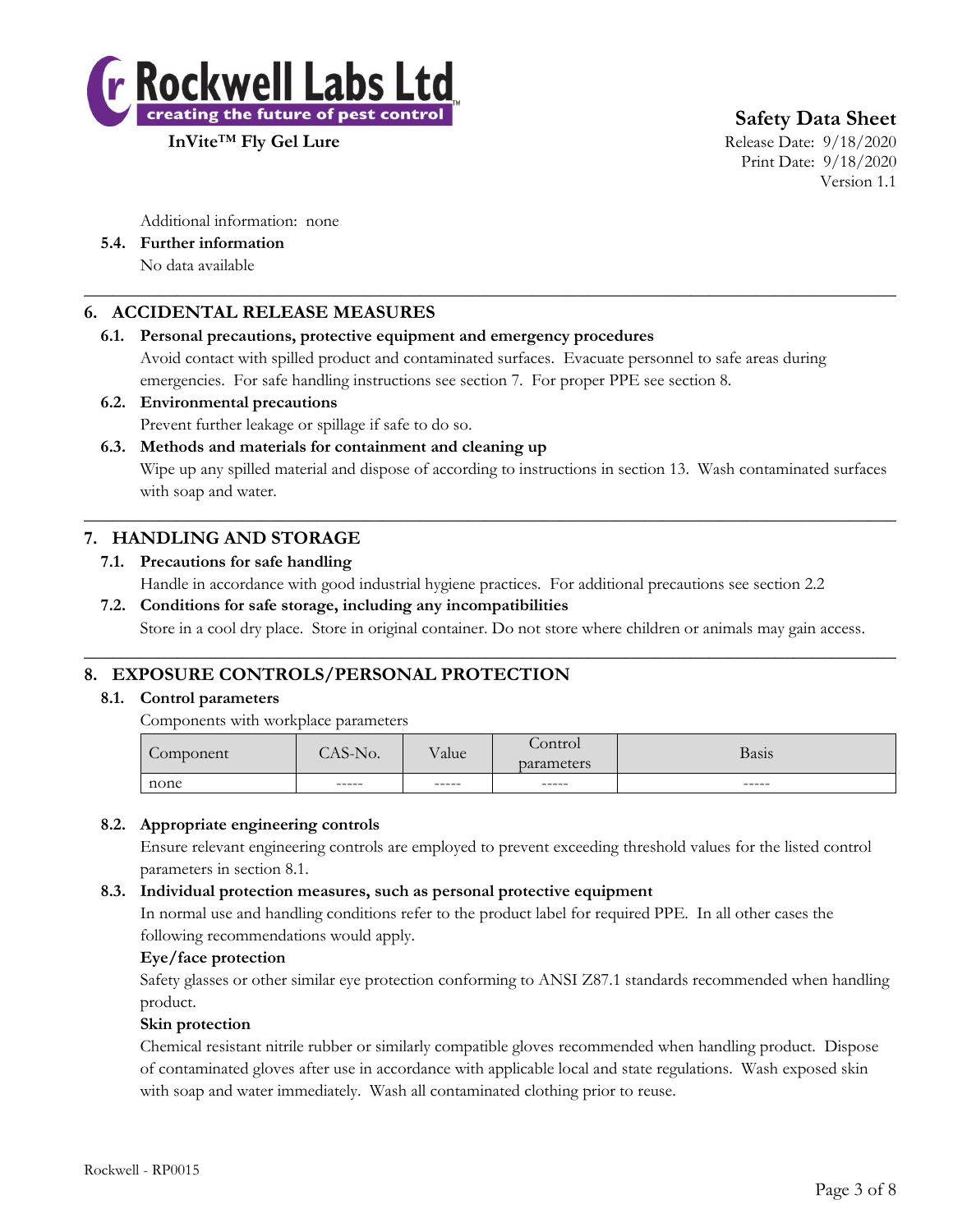

**Safety Data Sheet**

Print Date: 9/18/2020 Version 1.1

# **Respiratory protection**

Not required under normal use conditions. **Thermal hazards** None known

# **9. PHYSICAL AND CHEMICAL PROPERTIES**

## **9.1. Information on basic physical and chemical properties**

| Appearance;                                      | Brown paste                   |
|--------------------------------------------------|-------------------------------|
| Odor;                                            | Similar to mothballs          |
| Odor threshold;                                  | No data available             |
| pH;                                              | 6.1 (a) 1.0% in water (22 °C) |
| Melting point/freezing point;                    | No data available             |
| Initial boiling point and boiling<br>range;      | No data available             |
| Flash point;                                     | No data available             |
| Evaporation rate;                                | No data available             |
| Flammability (solid, gas);                       | No data available             |
| Upper/lower flammability or<br>explosive limits; | No data available             |
| Vapor pressure;                                  | No data available             |
| Vapor density;                                   | No data available             |
| Relative density;                                | $1.05$ g/ml                   |
| Solubility;                                      | Partial                       |
| Partition coefficient: n-<br>octanol/water;      | No data available             |
| Auto-ignition temperature;                       | No data available             |
| Decomposition temperature;                       | No data available             |
| Viscosity;                                       | 45000 cP @ 25 °C (Brookfield) |
| 9.2. Additional Information                      |                               |

 $\_$  , and the set of the set of the set of the set of the set of the set of the set of the set of the set of the set of the set of the set of the set of the set of the set of the set of the set of the set of the set of th

 $\_$  , and the set of the set of the set of the set of the set of the set of the set of the set of the set of the set of the set of the set of the set of the set of the set of the set of the set of the set of the set of th

No data available

# **10. STABILITY AND REACTIVITY**

## **10.1. Reactivity**

No data available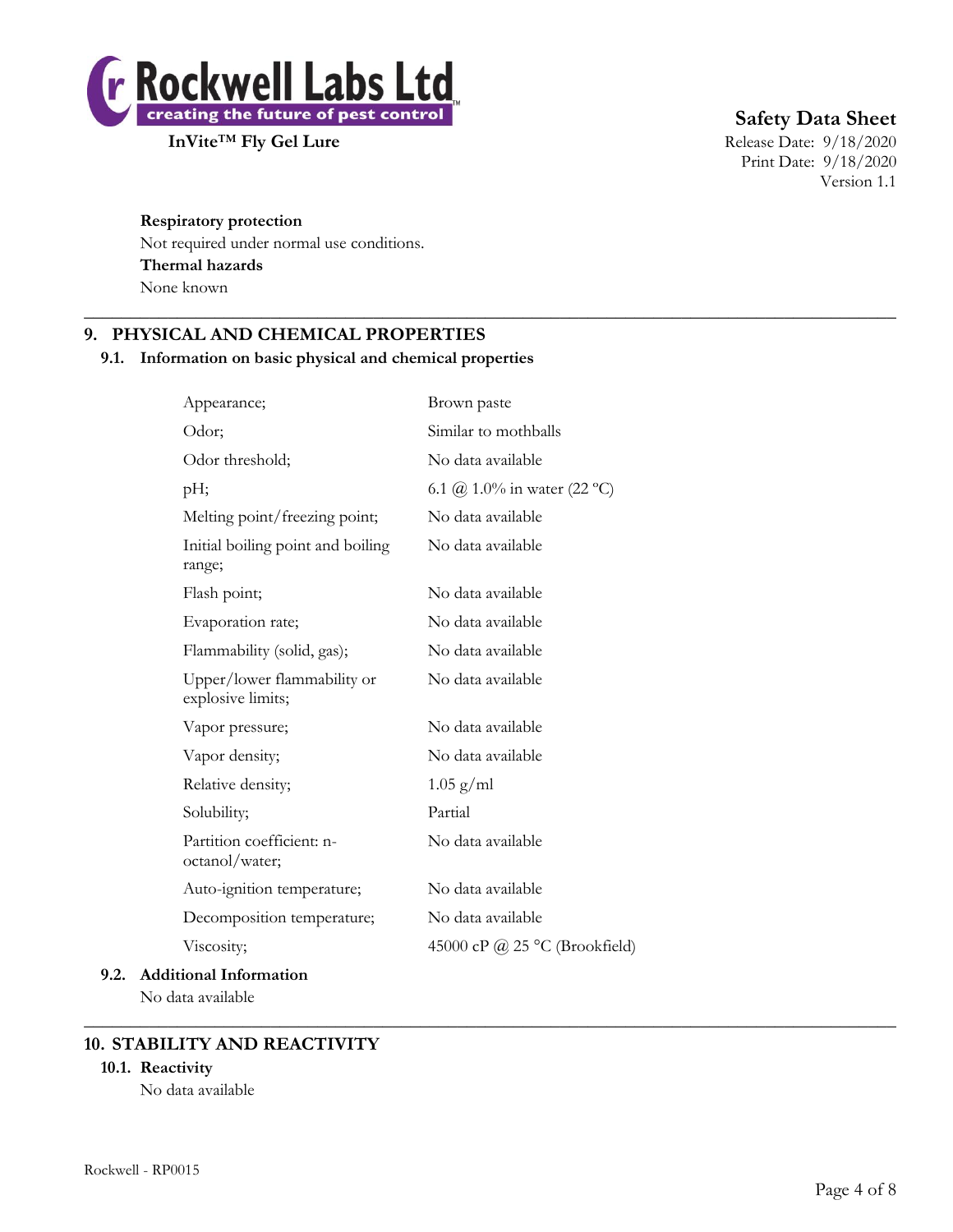

**InVite™ Fly Gel Lure** Release Date: 9/18/2020

# **Safety Data Sheet**

Print Date: 9/18/2020 Version 1.1

- **10.2. Chemical stability** Stable under recommended storage conditions.
- **10.3. Possibility of hazardous reactions** No data available
- **10.4. Conditions to avoid** Avoid excessive hot or cold conditions.

**10.5. Incompatible materials** Strong oxidizing agents

# **10.6. Hazardous decomposition products** Other decomposition products – no data available In the event of a fire: see section 5

# **11. TOXICOLOGICAL INFORMATION**

## **11.1. Information on toxicological effects**

### **Acute Toxicity**

LD50 Oral – Rat – no data available

LD50 Dermal – Rat – no data available

LD50 Inhalation – no data available

# **Skin corrosion/irritation**

No data available

## **Serious eye damage/irritation**

No data available.

## **Respiratory or skin sensitization**

Does not contain any known sensitizing materials.

## **Germ cell mutagenicity**

Does not contain any known mutagenic materials.

## **Carcinogenicity**

| IARC: | No component of this product presents at levels greater than or equal to 0.1% is identified as |
|-------|------------------------------------------------------------------------------------------------|
|       | probable, possible or confirmed human carcinogen by IARC.                                      |

 $\_$  , and the set of the set of the set of the set of the set of the set of the set of the set of the set of the set of the set of the set of the set of the set of the set of the set of the set of the set of the set of th

- ACGIH: No component of this product presents at levels greater than or equal to 0.1% is identified as probable, possible or confirmed human carcinogen by ACGIH.
- NTP: No component of this product presents at levels greater than or equal to 0.1% is identified as probable, possible or confirmed human carcinogen by NTP.
- OSHA: No component of this product presents at levels greater than or equal to 0.1% is identified as probable, possible or confirmed human carcinogen by OSHA.

## **Reproductive toxicity**

No data available

**Specific target organ toxicity – single exposure**

No data available

**Specific target organ toxicity – repeated exposure**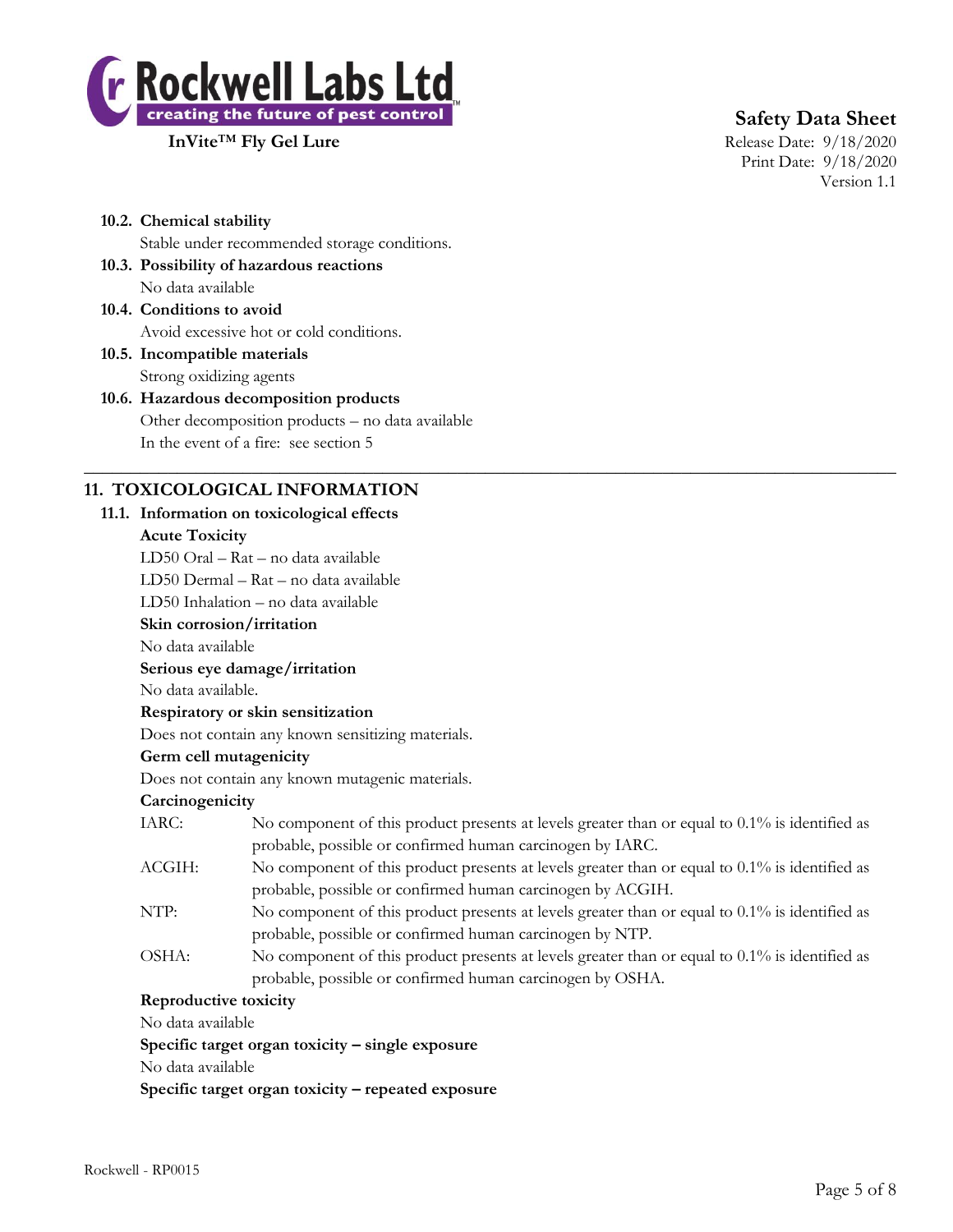

**Safety Data Sheet**

Print Date: 9/18/2020 Version 1.1

No data available **Aspiration hazard** No data available

**11.2. Other information** No data available

# **12. ECOLOGICAL INFORMATION**

### **12.1. Toxicity**

Toxicity to fish no data available Toxicity to daphnia no data available and other aquatic invertebrates

 $\_$  , and the set of the set of the set of the set of the set of the set of the set of the set of the set of the set of the set of the set of the set of the set of the set of the set of the set of the set of the set of th

- **12.2. Persistence and degradability** No data available
- **12.3. Bioaccumulative potential** No data available
- **12.4. Mobility in soil** No data available
- **12.5. Other adverse effects** No data available

# **13. DISPOSAL CONSIDERATIONS**

## **13.1. Disposal Methods.**

The best disposal method is to use the entire quantity per label directions. If it is necessary to dispose of unused material then follow the label instructions and relevant local, state and federal waste disposal guidelines. Product Disposal:

 $\_$  , and the set of the set of the set of the set of the set of the set of the set of the set of the set of the set of the set of the set of the set of the set of the set of the set of the set of the set of the set of th

Do not contaminate water, food or feed by storage or disposal.

Packaging Disposal:

If empty: Place in trash or offer for recycling if available. If partly filled: Call your local solid waste agency or 1- 800-CLEANUP which is managed as a public-private partnership.

 $\_$  , and the set of the set of the set of the set of the set of the set of the set of the set of the set of the set of the set of the set of the set of the set of the set of the set of the set of the set of the set of th

See section 8 for proper PPE and precautionary handling measures.

## **14. TRANSPORT INFORMATION**

### **DOT**

Not dangerous goods **IMDG** Not dangerous goods **IATA** Not dangerous goods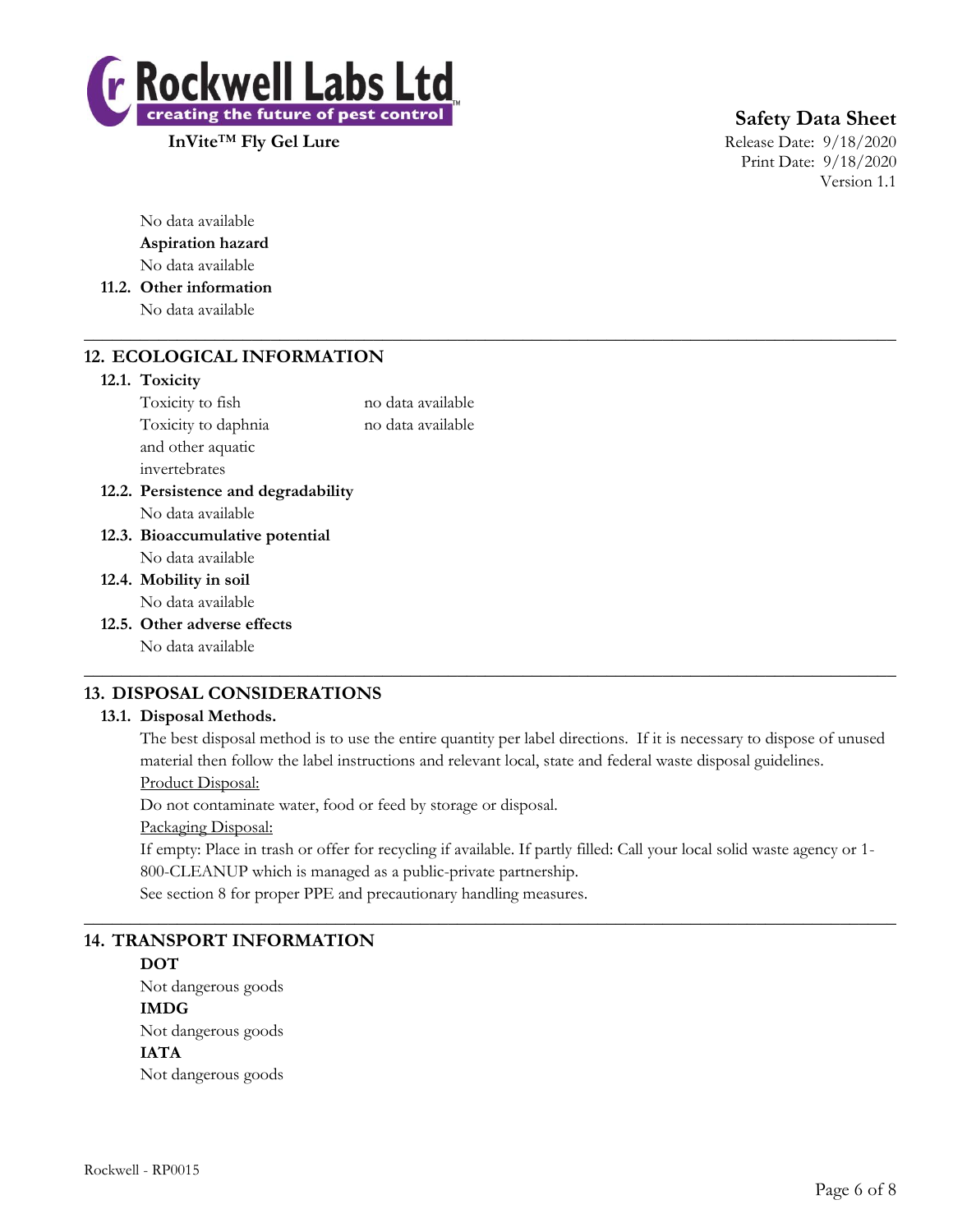

**Safety Data Sheet**

Print Date: 9/18/2020 Version 1.1

# **15. REGULATORY INFORMATION**

## **SARA 302 Components**

SARA 302: No chemicals in this material are subject to the reporting requirements of SARA Title III, Section 302.

\_\_\_\_\_\_\_\_\_\_\_\_\_\_\_\_\_\_\_\_\_\_\_\_\_\_\_\_\_\_\_\_\_\_\_\_\_\_\_\_\_\_\_\_\_\_\_\_\_\_\_\_\_\_\_\_\_\_\_\_\_\_\_\_\_\_\_\_\_\_\_\_\_\_\_\_\_\_\_\_\_\_\_\_\_\_\_\_\_\_\_\_\_\_

## **SARA 313 Components**

SARA 313: This material does not contain any chemical components with known CAS numbers that exceed the threshold (De Minimis) reporting levels established by SARA Title III, Section 313.

### **SARA 311/312 Hazards**

None

## **California Proposition 65 Components**

This product does not contain any chemicals known to the state of California to cause cancer, birth defects, or reproductive harm.

### **TSCA**

All components of this product are listed, exempted, or excluded from listing on the U.S. Toxic Substances Control Act chemical substance inventory.

 $\_$  , and the set of the set of the set of the set of the set of the set of the set of the set of the set of the set of the set of the set of the set of the set of the set of the set of the set of the set of the set of th

## **16. OTHER INFORMATION**

| Acronyms and abbreviations used |                                                                                                                                   |  |
|---------------------------------|-----------------------------------------------------------------------------------------------------------------------------------|--|
| LD50                            | Lethal Dose, 50%                                                                                                                  |  |
| OECD                            | Organization for Economic Cooperation and Development                                                                             |  |
| <b>IARC</b>                     | International Agency for Research on Cancer                                                                                       |  |
| ACGIH                           | American Conference of Industrial Hygienists                                                                                      |  |
| <b>NTP</b>                      | National Toxicology Program                                                                                                       |  |
| OSHA                            | Occupational Safety and Health Administration                                                                                     |  |
| $\Gamma\cap\Gamma$              | $\mathbf{D}_{\text{max}}$ , where $\mathbf{D}_{\text{max}} = \mathbf{C} \mathbf{T}$ are a set of set of $\mathbf{D}_{\text{max}}$ |  |

| <b>DOT</b>  | Department of Transportation                  |
|-------------|-----------------------------------------------|
| <b>IMDG</b> | <b>International Maritime Dangerous Goods</b> |
| IATA        | International Air Transport Association       |
| SARA        | Superfund Amendments and Reauthorization Act  |
| <b>TSCA</b> | Toxic Substances Control Act                  |
| CAS-No.     | Chemical Abstract Services - Number           |
| <b>PPE</b>  | Personal Protective Equipment                 |
| <b>HMIS</b> | Hazardous Materials Identification System     |
| NFPA        | National Fire Protection Association          |
| <b>PPM</b>  | Parts Per Million                             |
| ANSI        | American National Standards Institute         |